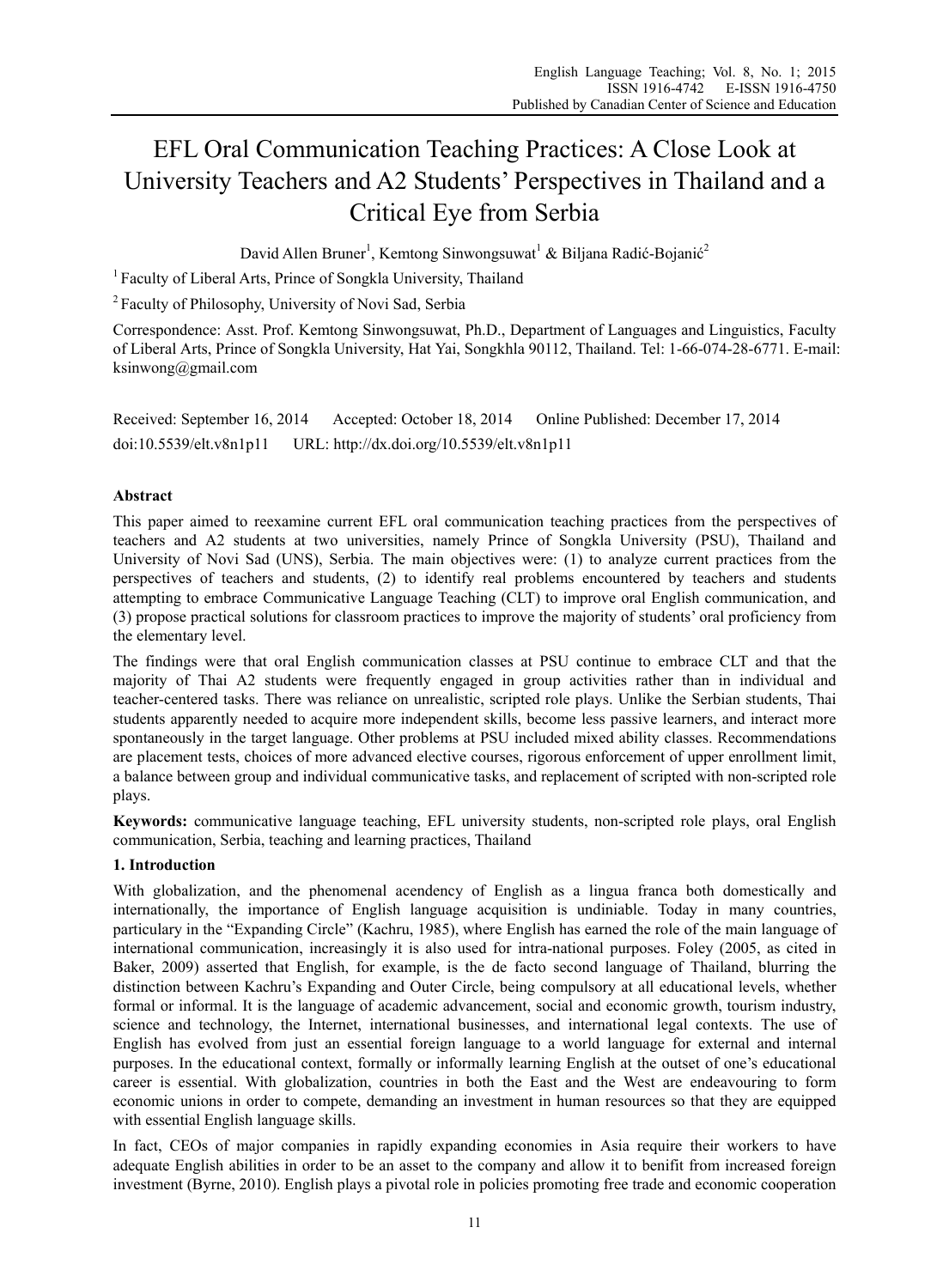in both Asia and Europe. For instance, in response to the drafting of the ASEAN charter in 2008 in an attempt to solidify and integrate the ASEAN community into one seamless economy, many companies have adopted recruitment policies requiring employees to have essential English language skills for the workplace. Likewise, with the prospect of future integration of the Balkan countries into the European Union, having workers with good English communicative skills has become a priority. The feasible goal in English language teaching and learning today appears to be to master the language such that international intelligibility is guaranteed while expressing and maintaining one's local or national identity (Crystal, 2003).

Admist these changes, it is now critical for English language educators to reevaluate the effectiveness of current English language teaching to determine whether the current practices are producing students who can communicate effectively in the international context, particularly ones who can effectively meet communicative demands of any speech events in international contexts. A close look at the oral communication classroom has become even more indispensible especially when Thai students' average English proficiency was often proven the lowest among (Southeast) Asian countries (Education First, 2012; Khamkhien, 2010; Prapphal, 2001; WhereisThailand.info, 2012).

Undoubtedly, the national education reform enforced by the National Education Reform Act of B. E. 2542 (1999) and now in its second phase (Government Public Relations Department, 2010; Laksanavisit, 2009; Sinhaneti, 2011) has instigated positive changes to English language teaching curricula inThailand (see e.g. Chanawongse, 2010; Wiriyachitra, n.d.). Over the course of her history, the country had in fact observed changes of English teaching practices from focusing on rote memorization, grammar and translation, reading aloud for pronunciation and comprehension, and teacher-centeredness to a more communicative, learner-centered approach (Darasawang, 2007). Communicative Language Teaching (CLT) has in fact become a major part of the reform launched by the government through the Act, as amended in 2001, alongside the embracement of learners' centeredness, diversity and local culture (Cheewakaroon, 2011; Darasawang, 2007).

Enforced particularly by the Basic Education Curriculum 2001, CLT has particularly changed the emphasis of teaching EFL at every level in the country to enabling students to use the language accurately and appropriately for communicative purposes (Saengboon, 2002). At the university level in Thailand, where every student is required to take two foundation English courses and at least two elective courses, learning strategies to acquire appropriate language competence are also considered of equal importance to learning to use the language in both academic and non-academic settings. The students are often engaged in task-based learning and encouraged to partake in independent learning in technology-rich environments offered by self-access learning centers across campus after class.

The National Educational Reform Act has undoubtedly made positive changes and provided a valuable roadmap for Thailand's 21st century education at every level. But the problem remains in transforming the vision depicted by the roadmap into reality, given that the overall English proficiency of Thai university students remains low in comparison to students from other ASEAN countries and internationally. Despite successive governments' considerable financial investment, it is admitted that internationally Thailand still lags behind on many aspects of education and human resource development. Too much emphasis has apparently been placed on management and infrastructures, constructing buildings and acquiring new teaching and learning resources, rather than focusing on improving the quality of teaching, learning and creating innovative, knowledge-building research (cf. Fry, 2002; Government Public Relations Department, 2010).

Additionally, even though there have been increasing attempts towards internationalization at the university level, the English language competence of the majority of Thai university students remains low, undermining their ability to enjoy the benefits of internationalization. According to Prapphal (2001), the average English proficiency of Thai university students measured by TOEFL-equated CU-TEP scores was lower than students from most ASEAN countries. In fact, PSU's in-house English proficiency test, which was recently developed and administered to 3rd-year students across different campuses, also revealed the average English proficiency score of approximately 40%, which is far from satisfactory (PSU Faculty Academic Board Meeting, 2011).

Moreover, the reform efforts put forth by educators and policy makers with regard to English language teaching and learning at the university level have so far been focused more on national proficiency test development, curriculum change, teacher training, management and utilization of ICT resources for teaching and independent learning. The implementation of the English education reform is still in its infancy stage, being limited mostly to policy enforcement. Taking a top-down approach, it has yet to directly address teaching and learning practices of language teachers and learners. Attention still needs to be paid especially to those classroom practices involved in the development of oral English communication skills which have been shown to be very problematic among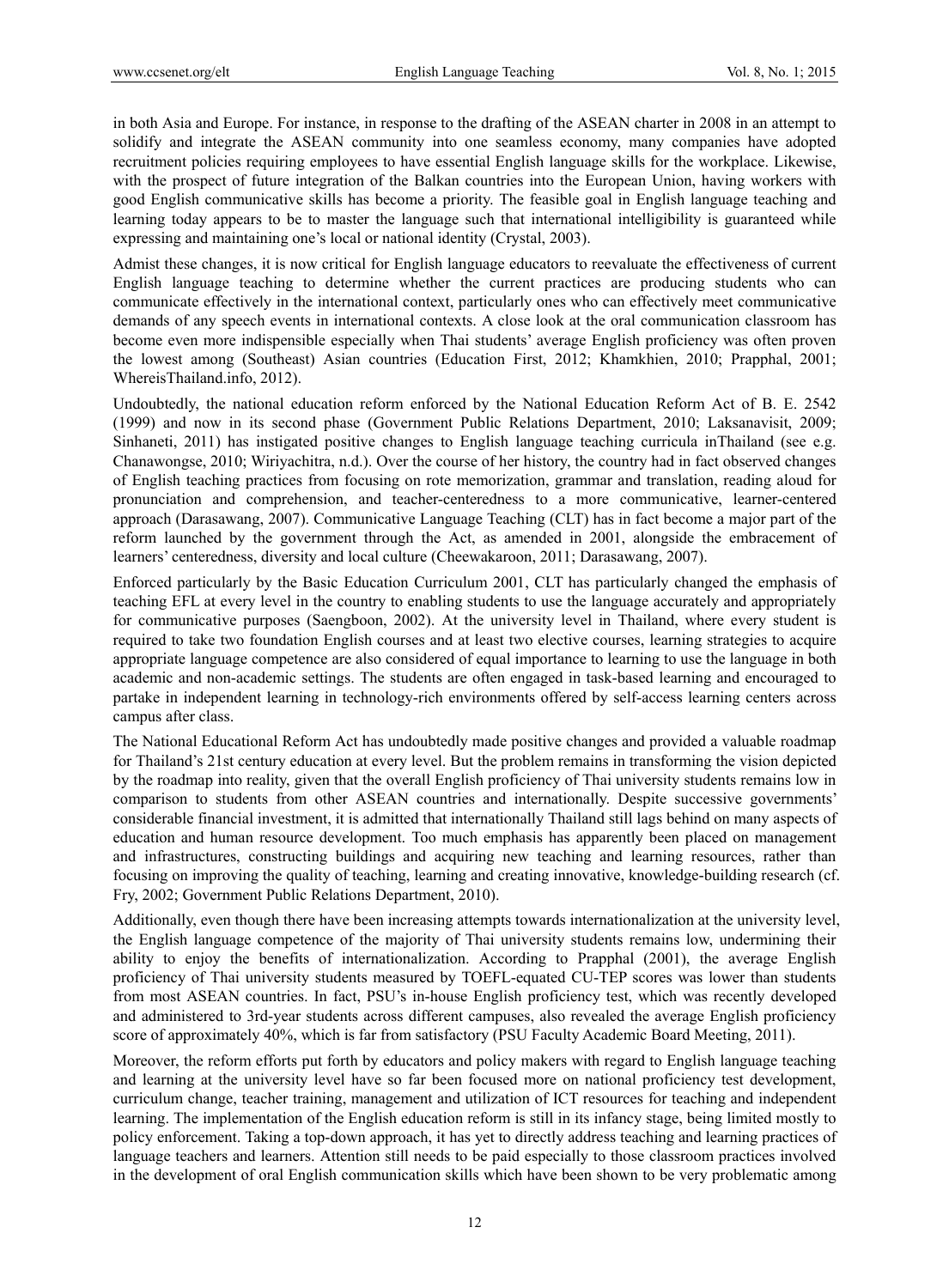the majority of Thai students but hardly assessed in the national tests being developed. It is now critical to get a grasp of learners' and practitioners' learning and teaching processes in particular teaching and learning contexts if Thailand's graduates are to be prepared to contribute to and reap the benefits of the vision of one unified ASEAN economic community planned to take effect in 2016.

The rationale of this study and therefore its three main objectives are: to look closely at the current actual practices in the oral English communication classroom from the perspectives of those in the classroom on a daily basis, namely teachers and students, to identify real problems encountered by teachers and students attempting to embrace communicative language teaching and task-based, learner-centered, independent learning policies; and in light of the problematic areas, to propose practical solutions to the classroom practices for improving the oral English proficiency of the majority of university low proficiency learners.

The perspectives shared in this paper are primarily based on teachers' experience, observations, and the findings from a questionnaire survey of the majority of Prince of Songkla University (PSU) and University of Novi Sad (UNS) undergraduate students taking oral English communication courses, as well as of the teachers teaching the classes during the Academic years 2011-2014 as partly reported in Bruner, Sinwongsuwat, and Shimray (2014). The majority of students whose views were reflected in this paper were at the Elementary (A2) level of the English proficiency determined by the Cambridge Quick Placement Test (CQPT) (University of Cambridge Local Examinations Syndicate, 2001). The Serbian participants referred to in the paper were Serbian teachers of oral English communication course and Serbian A2 undergraduates taking English language courses in the academic year 2012. It should be noted that while this paper is not a comparative study as such, references to results obtained from the perspectives of both Serbian teachers and students are used as a reference point against which the results from the perspectives of Thai teachers and students are assessed in order to highlight what may account for the higher proficiency of Serbian students in relation to their Thai counterparts. Despite being specific to local research settings, the findings on current practices in oral English communication classrooms, as well as problematic areas and recommendations proposed are applicable to teaching and learning in other EFL university settings.

#### **2. Methodological Comments**

As detailed in Bruner et al. (2014), the research venues were the Faculty of Liberal Arts (FLA), Prince of Songkla University (PSU)-Hat Yai, Thailand and the Faculty of Philosophy (FP), University of Novi Sad (UNS)-Serbia. The survey participants who were purposively sampled and whose views were reported in this paper included the majority of PSU and UNS undergraduate students enrolled in oral English communication courses where the focus was to develop oral English communication skills during academic years 2011 and 2012. Represented here were the views of 439 2nd-4th year students with the majority level of English proficiency, Elementary (A2), who were enrolled in the summer courses and administered the Cambridge Quick Placement Test (CQPT). The placement test was rerun in the summer semester of the following academic year with a new group of students and again the majority was at the A2 level. Accordingly the A2 group was chosen as the appropriate participants when analyzing the data from the survey questionnaire. The participants at UNS, Serbia, by contrast, were undergraduate students studying English in the 2012 academic year. The UNS participants also took the CQPT at the outset of that year and the majority was designated as the A2 level after their responses was analyzed. The teachers whose views are reported taught oral English communication courses at the respective universities at the time of the survey. The questionnaires given were designed to obtain a comprehensive look at oral English language teaching and learning from both students and teachers' perspectives; they were constructed based mainly on issues that are usually of concern to EFL language educators. The entire survey contained six relatively equally divided sections of concern. This paper discusses the two main sections dealing with teachers' and learners' perspectives regarding oral English communication teaching and learning. Therefore, apart from researchers' observations and experiences as oral English communication teachers, the discussion in this paper is in part based on PSU and UNS teachers' and students' responses to statements on the Likert scale and closed and open-ended questions in the constructed questionnaires. With respect to student responses to statements on the Likert interval scale (a range from strongly agreed (4.51-5.00) to strongly disagreed (1.00-1.50), statistical correlations and interval-scale analysis were undertaken. The information on the survey questionnaires used is provided in the appendix.

### **3. Current Practices in the Oral English Communication Classroom from the Perspectives of University Teachers and Thai A2 Learners**

Based on the researchers' own observations and findings from the survey, oral English communication classes conducted at PSU, whether compulsory or elective, clearly continue to embrace Communicative Language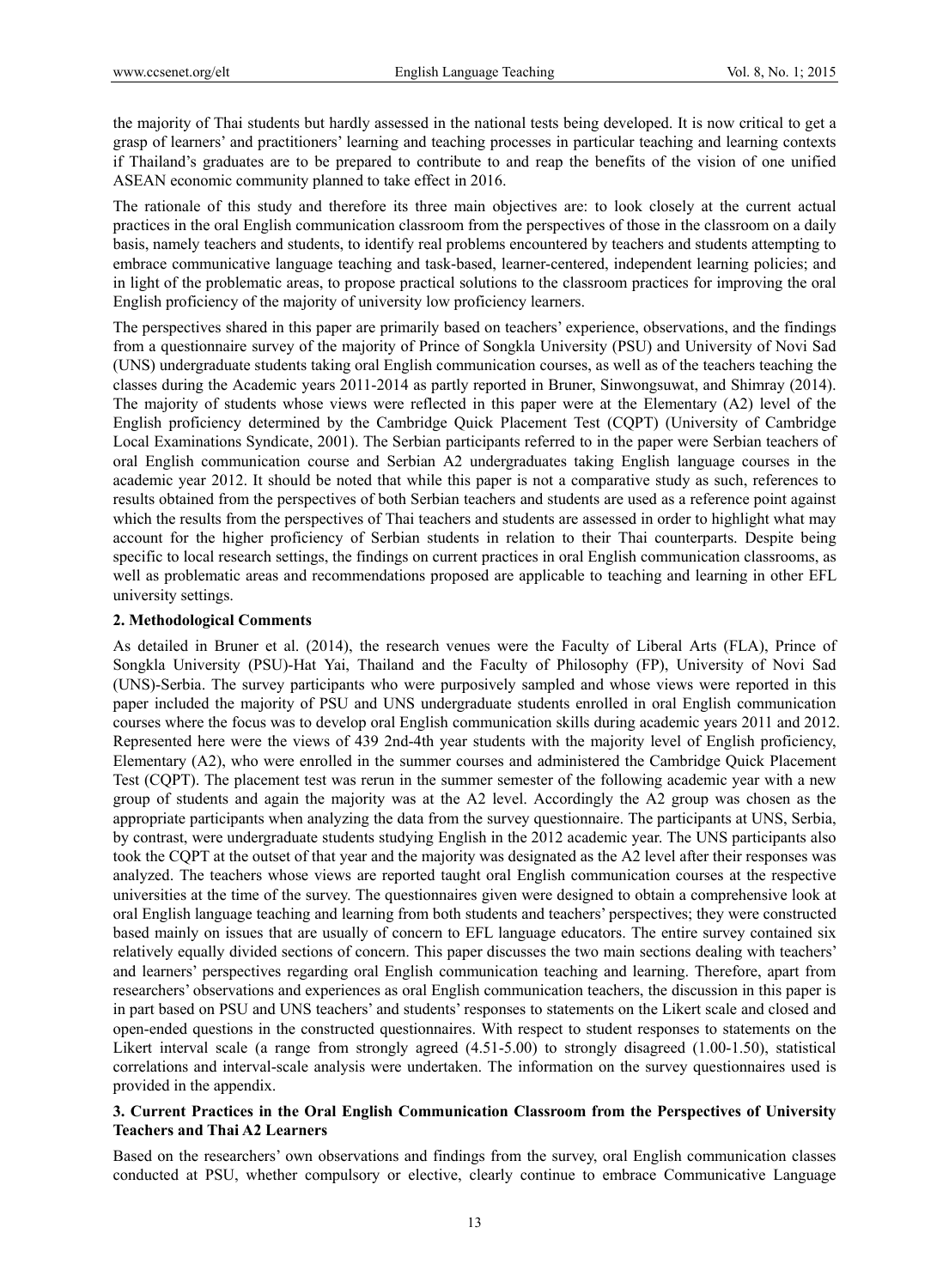Teaching (CLT). The syllabus, teaching materials, class activities, and requirements were oriented towards Whong (2011)'s key features of CLT, namely authentic input and interaction. The priority was given to the learners' ability to communicate fluently in diverse contexts, not merely the mastery of the structure of the language. The methodology of pattern drills or rote memorization has been replaced by meaning and use of language forms in meaningful communicative contexts, aiming at enabling them to acquire the target language and express what they need to express in real world communication. It was observable that the teachers at PSU in fact engaged the A2 students in meaningful activities, giving priority to fluency rather than merely focusing on accuracy. This was obviously facilitated by contemporary commercial books used in which only essential grammar points were presented and activities promoting listening and speaking were emphasized (Richards & Bohlke, 2012; Stempleski & Robertson, 2007). The teachers additionally tried to provide feedback that did not disrupt their students' talk, often along with their modeling or after the students finished speaking. The errors were mostly tolerated unless they caused communication breakdowns.

Additionally, since in CLT, the language focus is based on students' present and future needs, CLT-oriented textbooks chosen were assured of authentic materials and English as used in real life. It was found that just as at UNS in Serbia, commercial textbooks with authentic audio-visual materials along with workbooks and the Internet were used in the overwhelming majority of the oral communication classrooms to facilitate teaching. However, unlike the classes offered at UNS, in which integrated-skills textbooks were used, the oral communication classes at PSU primarily employed textbooks targeting individual skills, particularly speaking and listening. The main aim of the conversation class at PSU apparently was to provide authentic materials stimulating oral communication on topics in daily life situations. Reading-integrated textbooks as used at UNS to provide content that feeds oral discussions were perceived by Thai teachers to be too advanced for the Thai A2 students.

Apparently, for the Thai A2 students, basic conversation skill training was seen as essential before moving onto more advanced oral discussion skills in higher-level courses. This was also reflected by the teaching and assessing methods adopted in English speaking courses at PSU; the majority of Thai A2 students were more frequently engaged in group activities such as practicing model conversations and role-playing rather than listening to English lectures. Additionally, to fulfill course requirements, apart from in-class role-plays, students were also asked to take both mid-term and final exams in which vocabulary, grammar, basic listening and conversation skills were assessed. The Serbian students observed on the other hand were mostly engaged in listening to lectures, giving individual or group oral presentations, and taking reading-based final exams, which also test vocabulary and grammar.

In-class activities were regarded as equally important by teachers and students from both universities. Following CLT, collaborative activities were emphasized. The Thai teachers always relied on group work, followed by pair work. Given the typical class size of 30-40 students in Thailand, the students were mostly asked to form a smaller group of three to four and work together on a speaking exercise. With a smaller class size, approximately 20-30 students each, the Serbian partners on the other hand more frequently engaged their students in pair work and individual work. In both countries, the desks were often arranged in the same way in rows with gaps to facilitate individual and group work even though classroom seats at PSU, which were loosely structured, appeared to better able to accommodate collaborative work. The Thais reportedly favored group work but were least comfortable with volunteering and answering questions; they apparently needed to acquire skills to become more independent learners. The Serbian students on the contrary felt most comfortable with asking and answering questions but apparently disdained peer related activities such as peer feedback, group work and pair work.

The Thais reportedly attached the most significance to core-skill class activities but the least to wrap-up activities and clear instructions, while the Serbs found clear instructions and lesson goals as well as post-skill training or wrap-up activities most useful. For Thai students, it remains mostly in the classroom that they have the opportunity to be exposed to the target language; therefore, their reliance on classroom activities did not come as a surprise. In fact, in-class activities which allow them to communicate and work with their peers were also viewed as being the most useful and easiest to fulfill for the Thais.

The Thai students reportedly preferred to be assessed in groups by means of such activities as role-play the most. The role-play mostly employed in a Thai conversation classroom was often of the scripted type, which allowed them to prepare their script and rehearse the conversation according to the situation assigned in advance. Additionally, given no reading was emphasized in the majority of oral communication courses at PSU, individual tests such as reading comprehension were reportedly not preferred by the Thais, which was different from the Serbs, who favored final exams with reading comprehension, the assessment type they were most accustomed to.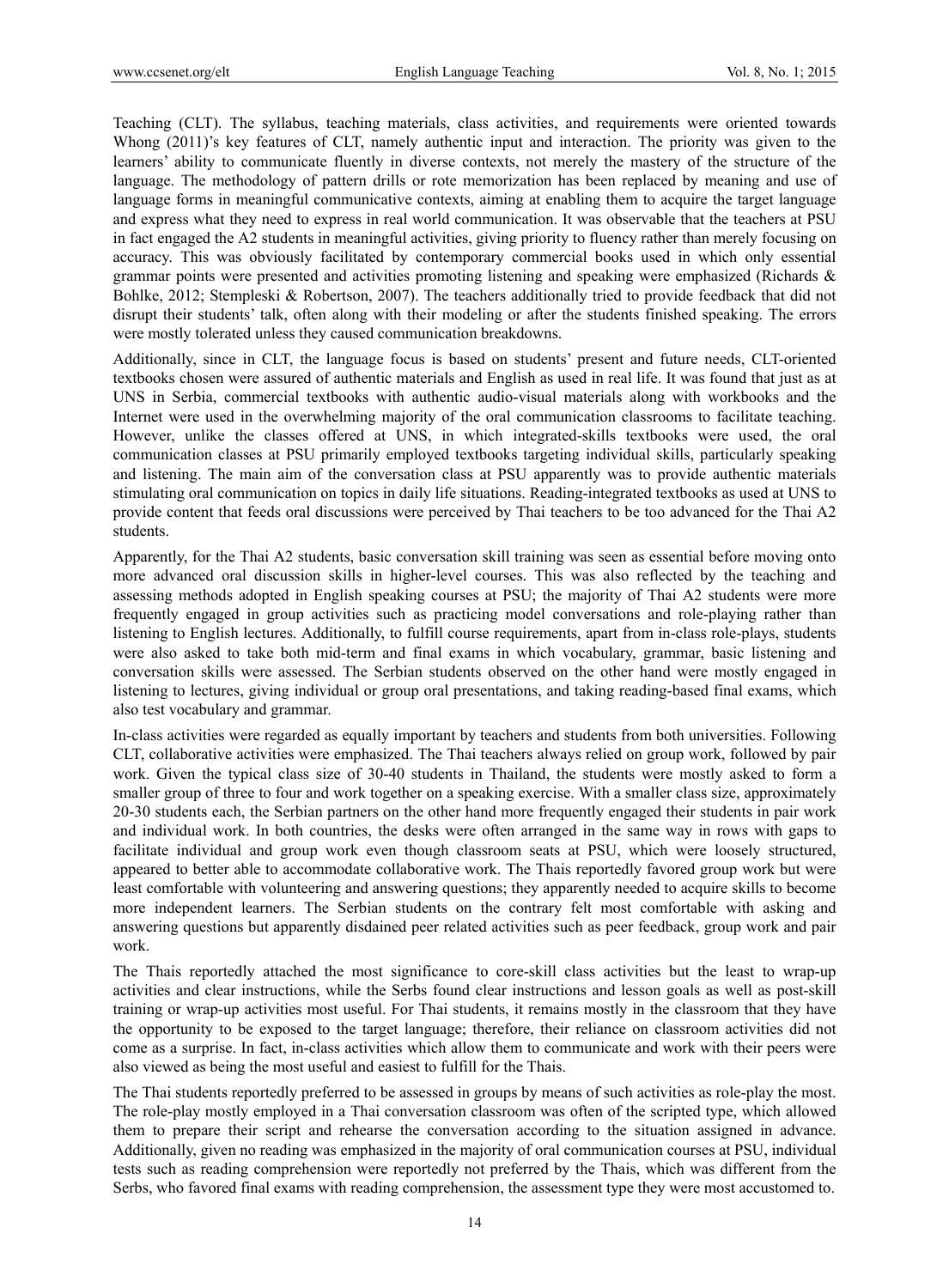The teacher's role in a CLT classroom typically changes from primarily an information giver/care taker/lecturer/presenter to a facilitator/guide/motivator/director, and learners have become language users or explorers learning through doing or using the language and making a discovery. The Thai learners are required to be more active in their own learning. While teachers on both sides noticeably were classroom facilitators, the teachers at PSU apparently assumed more of the director's role, whereas those at UNS frequently gave a lecture, as reported by the students. The former frequently directed them into collaborative work, whereas the latter gave a lecture, taking the students through a structured lesson plan following the format of the textbook. Given apparently lower oral proficiency, the Thai A2 students were more passive, doing as instructed and hardly raising questions or offering voluntary responses. The Serbian A2 students' class interaction seemed to take place more spontaneously in the target language. The students were more prepared for class discussion stimulated by the course materials.

#### **4. Problematic Areas in an Oral English Communication Classroom and Recommended Solutions**

Through surveying the A2 majority of oral English communication students and their teachers at the two universities and through the researchers' experiences and observations, several problematic areas with the current classroom practices were identified. These include mixed ability classes, classes that have too many students, an overemphasis on pair and group work in Thailand resulting in an imbalance with individual tasks and the inability of Thai students to work independently. These problematic issues are likely to exist in other university EFL settings, particularly in Asia, and the solutions recommended here should be applicable to those settings as well.

#### *4.1 Mixed-Ability Classes*

Over 83% of the teachers surveyed at PSU reported the problem of students with different levels of English proficiency in the same class. Even though the majority of Thai students were assessed at the A2 level based on the Cambridge Quick Placement Test, which is a paper test, based on our observations in many classes the students' actual oral proficiency apparently ranged from the beginner's to the intermediate level. Having students of mixed ability may lead to boredom of higher proficiency students and makes it difficult to arrange communication activities (Likitrattanaporn, 2014). At PSU, students at all faculties take both mandatory and elective oral English communication courses at the Faculty of Liberal Arts. This leads to students with higher proficiency, coming from faculties where admission standards are usually high (e.g., agro-industry, dentistry, medicine, pharmacy, law, nursing) being mixed with students of lower proficiency.

One obvious solution is to employ a placement test so that each class section contains students of the same or similar proficiency level. Another feasible solution is to place students in elective oral communication classes based on their final grade in such mandatory fundamental listening and speaking courses as 890-101 Fundamental English Listening and Speaking. Finally, consideration should be given to having more levels of elective English oral communication classes (currently there is only one level) so students with higher levels of proficiency could elect to take more challenging courses such as those targeting debating and critical thinking skills.

The Serbian context as presented in this paper is a result of the implementation of such changes; namely, until 2007 students who took English as an elective course at UNS were not grouped according to their level of English but were taking mixed-ability English classes. In 2007, a placement test was implemented for the first time, when it was assessed for validity (Radić-Bojanić, 2008, 2009), and the present-day situation, where students are streamlined after the CEFR levels, illustrates how homogeneous groups of students of approximately the same levels of language proficiency lead to success in all areas, oral competence included.

## *4.2 Class Sizes Too Big*

Fifty percent of the teacher respondents reported class sizes that had 40 or more students. A class size that is too big gives students insufficient speaking practice and limits the ability of the teacher to give students individual attention. It also makes it more difficult for the teacher to navigate the classroom to arrange and monitor communicative activities (Likitrattanaporn, 2014). At the Faculty of Liberal Arts, some classrooms can accommodate as many as 150 students. Additionally, the demand to take oral English communication courses increases annually, leading to pressure to increase class size.

For an effective oral English communication class there needs to be a rigorously maintained upper enrollment limit, say 40 students for instance. Given that demand to take elective oral English communication courses exceeds available teacher resources, higher level proficiency students could be relegated to more advanced courses, taking the pressure off class size for A2 learners.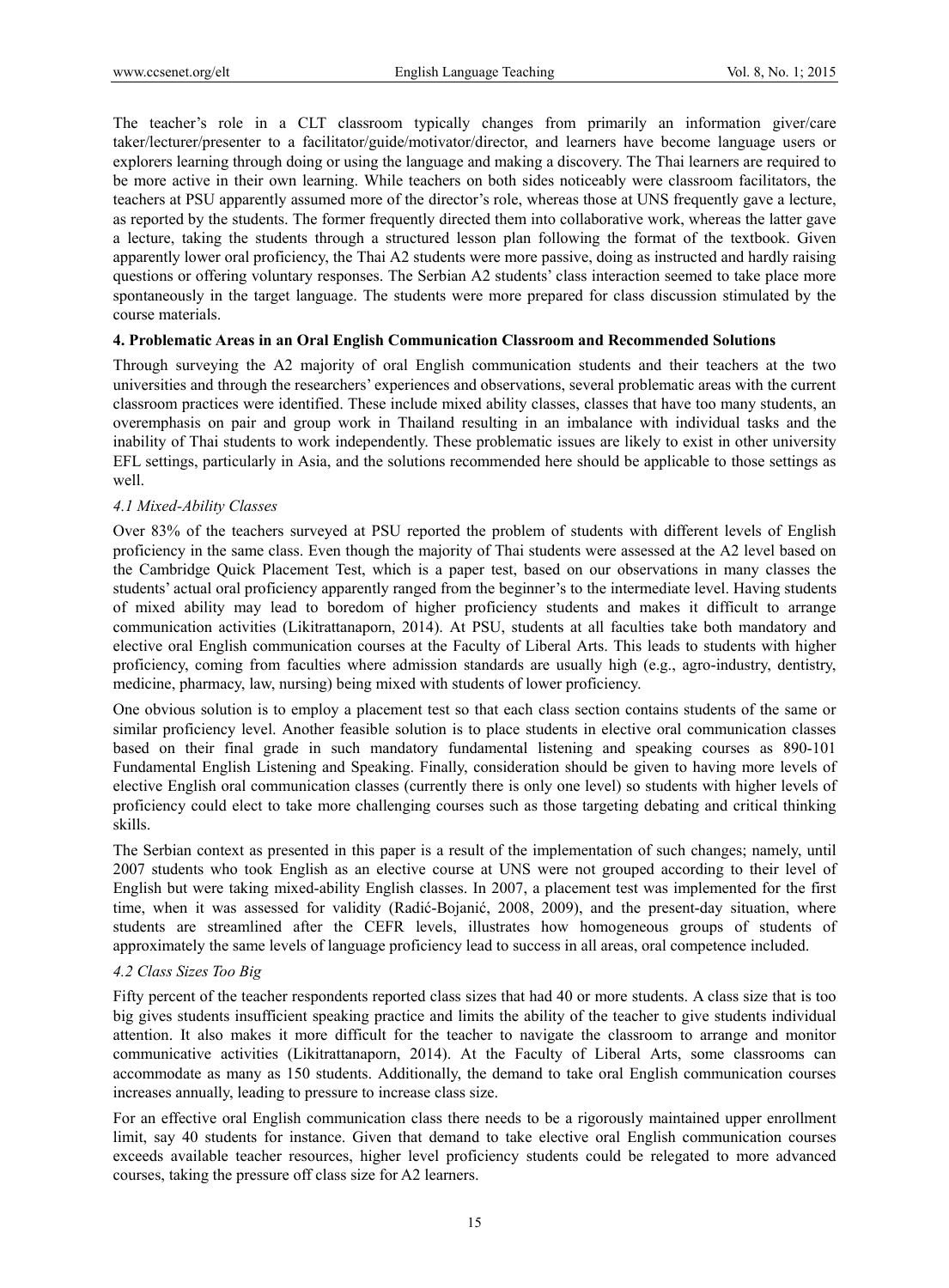#### *4.3 Overemphasis on Group Work*

All the Thai teachers surveyed reported that their teaching methods involved pair work, followed by group work (91.7%) and individual work (58.3%). When it came to assessment, all the teachers used role plays to assess their students (a requirement) as well as mid-term and final exams. The Thai students' perspectives apparently supported their teachers' reported teaching methods. The Thais were however least comfortable with individual work such as volunteering and answering questions. In this respect, they appeared less independent than the Serbians. As reported in Bruner et al. (2014), Thai learning styles were affected by a group-oriented Thai culture in which cooperative and group work is preferred over individual learning and individual work. They also excelled more in group work because of their collectivist cultural orientation. By contrast, the Serbians have an individualistic cultural identity, enabling them to excel in individual tasks including individual assignments, asking and answering questions and individual assessment.

Most research today supports a high degree of collaborative or cooperative learning in the EFL classroom, which involves emphasis on pair and group work that is consistent with the CLT approach (see Trong Tuan, 2010).But academic success at the tertiary level leading to a successful post-graduate career is in large part based on individual achievement with a reliance on university admission tests, proficiency tests and examinations for assessment, all of which measure English proficiency. A case in point is that while all graduate students at PSU must pass the in-house Test of English Proficiency (TEP) and score at least 45% in order to graduate, the undergraduates are now also required to take an in-house test to assess their English proficiency during their third year of study before graduation.

Reportedly, similar to those of other Asian cultures, Thai students often shied away from individual communicative tasks such as volunteering, asking and answering questions and expressing opinions for fear of "losing face". Since this can hinder the development of their oral communication skills, teachers should play an active role in building the rapport between class participants and creating an environment in which learner anxiety can be minimized (Burden, 2004). At the same time, they should try to strike a balance between cooperative and individual tasks, so their students will not fail miserably with the latter due to a lack of experience in confronting and overcoming their anxiety and thereby acquiring confidence to use the language spontaneously.

The imbalance of group work and individual work for A2 learners can be redressed to an acceptable degree by introducing more individual in-class oral activities such as individual oral presentations and an interview with the teacher as part of the requirements. The latter requirement was recently introduced in the English conversation elective course at PSU Liberal Arts. Students are required individually to speak with their teacher about their family, their personal and academic interests and goals as well as describing a photograph.

#### *4.4 Unrealistic Dialogues in Role-Play Contradicting CLT*

Closely related to the overreliance on group work is the over-application of scripted role plays. Since one of the key features of CLT is to expose the learners to genuine, authentic use of the target language in a meaningful interaction as frequently as possible, in-class oral activities such as non-scripted role-plays are more preferable than scripted ones. However, based on our observations, the role-play as applied in all the oral communication classes at PSU are of the scripted type in which the students were allowed to prepare and rehearse their conversation scripts in advance before the actual performance. This is apparently counterproductive given the spontaneous nature of ordinary conversation they need to master. In genuine conversation we rarely plan ahead what we say in real conversation, leaving it to the moment-by-moment interaction contingency (Herazo Rivera, 2010).

It is a better learning experience for students to produce utterances in real time rather than ask questions they have rehearsed in a parrot-like fashion. In a non-scripted role play students ask questions based on their actual knowledge of the language or gained through the role play activity by interacting spontaneously with other students and thereby achieving the goal of developing spontaneous oral production (Ellis, 2003, cited in Herazo Rivera, 2010). Additionally, even though both scripted and non-scripted role-play activities can help learners to improve their English speaking performance, non-scripted role-plays have been proven to contribute to the improvement of the learners' discrete oral performance and conversation skills as appear in naturally-occurring conversation to a more significant degree than scripted ones for both high and low proficiency learners. Non-scripted role-play activities better contribute to the holistic improvement in oral English performance of the Thai EFL learners than scripted ones (Phuetphon, Chayanuvat, & Sitthitikul, 2012; Rodpradit & Sinwongsuwat, 2012; Sinwongsuwat, 2011). The improvement was particularly evident in such practices as turn-taking and sequence organizing, overlap, reciprocal greeting, third-turn assessment, repair, and the use of turn-holding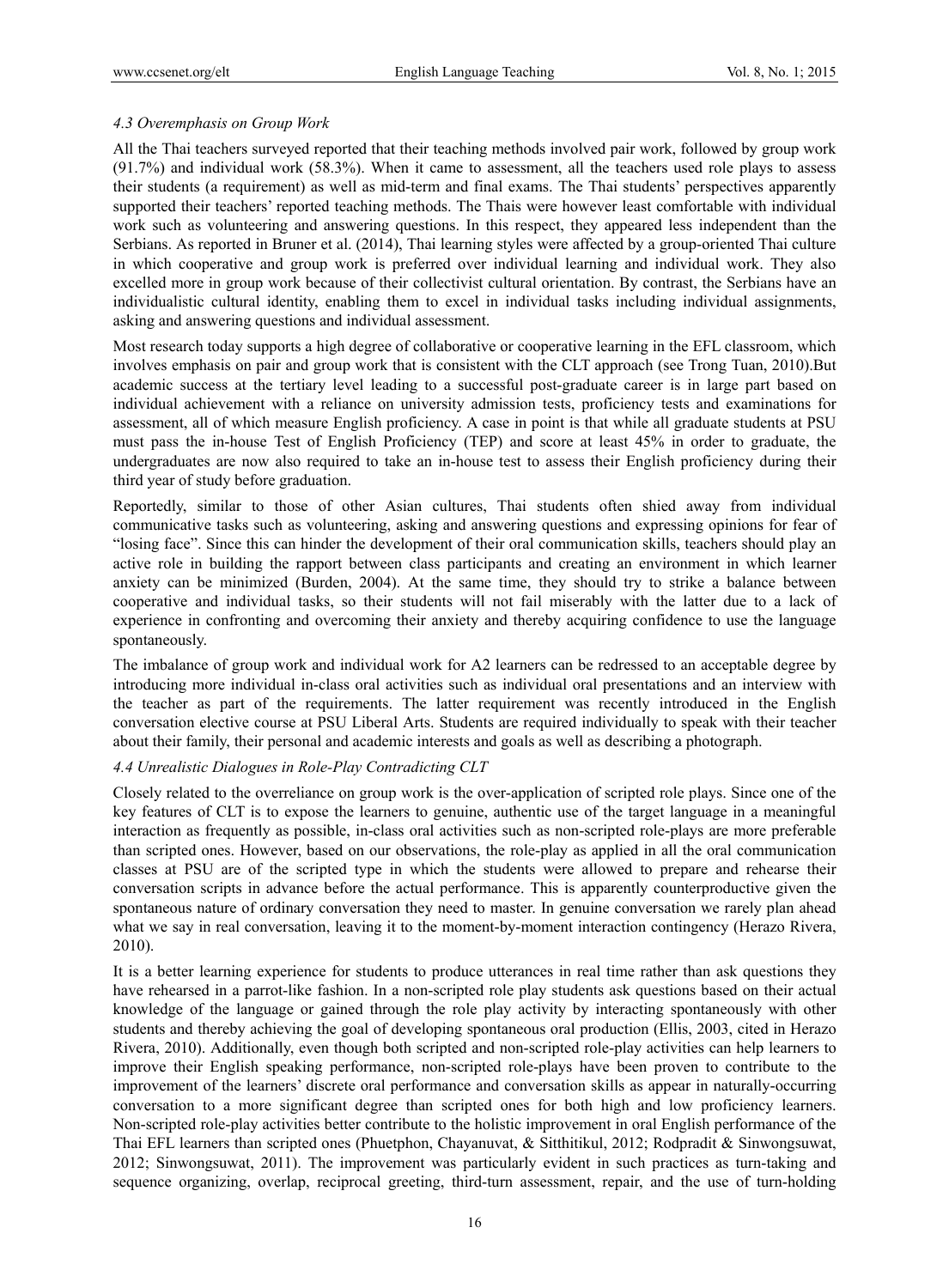devices (Naksevee & Sinwongsuwat, in press).

#### **5. Concluding Remarks**

The study focused on current EFL teaching practices in the oral English communication classroom based on the key players, teachers and A2 level university students in starkly contrasting cultural settings, namely Prince of Songkla University(PSU), Thailand and University of Novi Sad (UNS), Serbia. The rationale of the study and overall objectives were to identify current practices from the perspectives of teachers and students, identify key problems faced by teachers and students committed to Communicative Language Teaching (CLT) to improve oral English communication, and make some practical recommendations to improve classroom practices in an attempt to help A2 students in Thailand at the university level move beyond elementary level proficiency.

The main findings were that oral English communication classes at PSU continue to employ the CLT approach and that this resulted in the majority of Thai A2 students frequently undertaking group activities at the expense of individual and teacher-focused tasks. Moreover, students spent a great deal of time preparing and performing unrealistic scripted role plays. The Thai students, in light of the apparent higher proficiency of the Serbian students, need to work at acquiring more independent skills, to be proactive and to use English spontaneously. Both teachers and students encountered difficulties with mixed ability classes and classes that had too many students to be conducive to oral English communication. Practical recommendations included placement tests, a range of more advanced elective courses, restricted class size, an appropriate balance between group and individual communicative tasks to suit A2 learners, and adding non-scripted role plays to the syllabus. Further research should investigate long-term effects of the implementation of such measures and principles. In addition, Thai teachers should emphasize the importance of out-of-class English language learning in order to raise the students' awareness of the variety of possibilities for incidental language learning through the media (the internet, TV, music, films, etc.). This will, in fact, provide authentic language contexts in which students could first witness the application of all the principles they had been taught in class and then could themselves try to use English independently, without scripts or teachers, which will definitely be an illustration of authentic language application they will be required to partake after their graduation in their future work place.

#### **Acknowledgments**

This paper emanates from the research project L1A 560297S, "Comparative study of approaches to the development of oral English communication skills adopted by universities in EFL contexts," funded by Prince of Songkla University, Hat Yai Campus, Thailand. The authors acknowledge the input of other project members: Yaruingam P. Shimray, Jagoda Topalov, Viktoriia Krombholc, Maja Bjelica and Ana Halas. Special thanks to Assoc. Prof. Dr. Adisa Teo, Dean of the Facuty of Liberal Arts, as well as Professor Dr. Ivana Zivancevic-Sekerus, Vice-Dean for International Relations and Science, Faculty of Philosophy, University of Novi Sad, Serbia.

#### **References**

- Asassfeh, S., Khwaileh, F., Al-shaboul, Y., & Alshboul, S. (2012). Communicative language teaching in an EFL context: Learners' attitudes and perceived implementation. *Journal of Language Teaching and Research*, *3*, 525-535.
- Baker, W. (2009). The cultures of English as a lingua franca. *TESOL Quarterly*, *43*(4), 567-592.
- Bell, K. (2011). *How ESL and EFL classrooms differ*. Retrieved January 1, 2012, from http://oupeltglobalblog.com/2011/…/how-esl-and-efl-classrooms
- Bruner, D. A., Sinwongsuwat, K., & Shimray, Y. P. (2014). Thai-Serbian A2 university EFL learners' perspectives on learning and teaching oral English communication skills. In P. Subphadoongchone (Ed.), *the 34th Thailand TESOL International Conference Proceedings 2014* (pp. 13-34). Chiang Mai: TESOL Thailand.
- Burden, P. (2004). The teacher as facilitator: Reducing anxiety in the EFL university classroom. *JALT Hokkaido Journal*, *8*, 3-18.
- Burnaby, B., & Sun, Y. (1989). Chinese teachers' views of Western language teaching: Context informs paradigms. *TESOL Quarterly*, *23*, 219-238.
- Byrne, M. (2010). *Strong English language skills essential to capitalize on increasing foreign investment in Thailand*. Retrieved January 1, 2012, from http://english-click.com/strong-english-language-skills-essentialto-capitalize-on-increasing-foreign-investment-in-thailand/

Cheewakaroon, R. (2011). *Teaching change in response to Thai tertiary English language teaching reform* (Ph.D.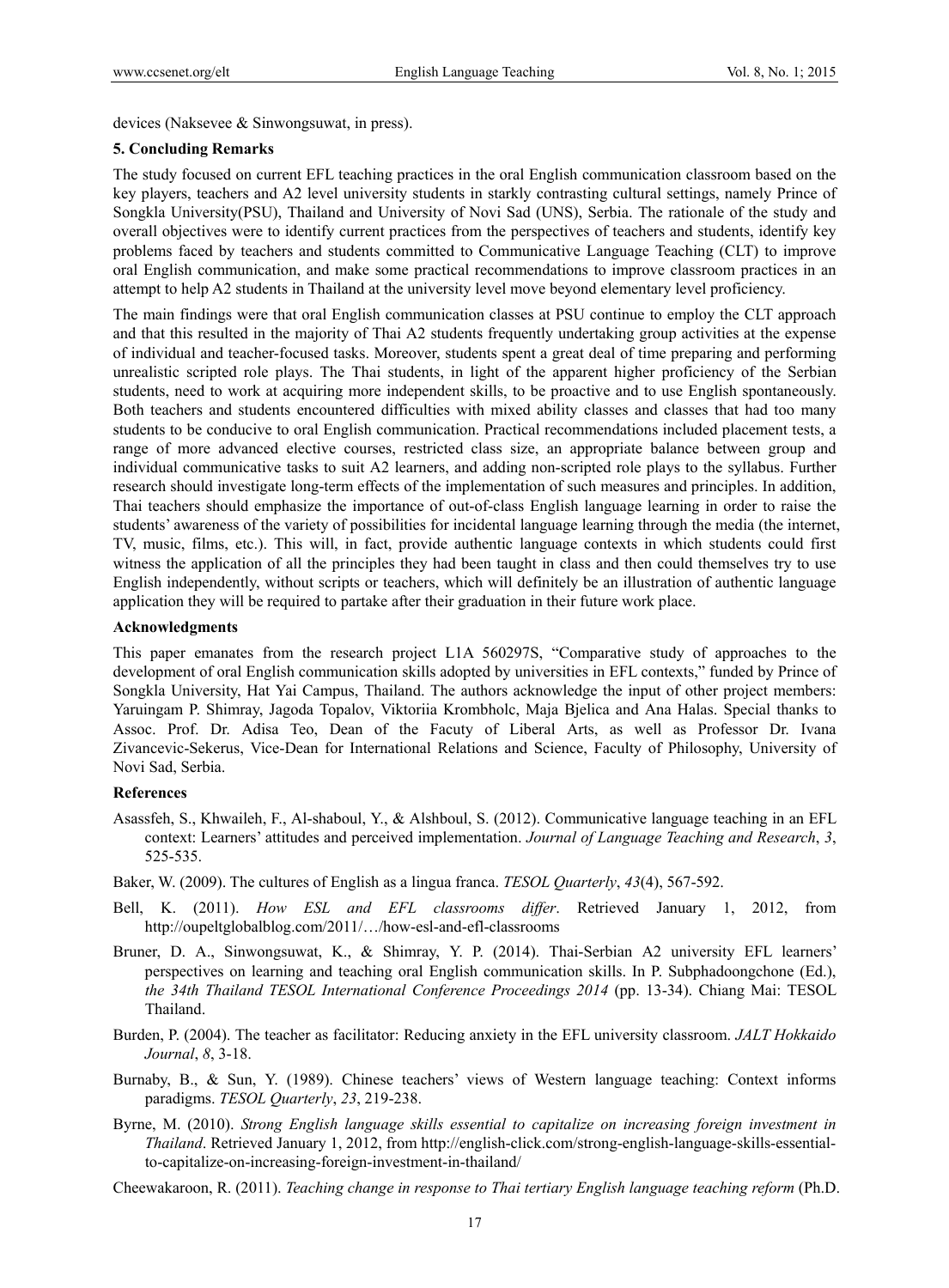thesis, Faculty of Education, University of Wollongong). Retrieved from http://ro.uow.edu.au/cgi/viewcontent.cgi?article=4393&context=theses

- Crystal, D. (2013). *English as a global language* (2nd ed.). Cambridge, England: Cambridge University Press.
- Darasawang, P. (2007). English language teaching and education in Thailand: A decade of change. In D. Prescott (Ed.), *English in Southeast Asia: Varieties, literacies and literatures* (pp. 187-204). Newcastle, England: Cambridge Scholars Publishing.
- Education First. (2012). *The EF EPI 2012 Report*. Retrieved Aug 23, 2013, from http://www.ef.nl/ /~/media/ efcom/epi/2012/full\_reports/ef-epi-2012-report-master-lr-2
- Foley, J. (2005). English in Thailand. *RELC Journal*, *36*(2), 223-234.
- Herazo Rivera, J. (2010). Authentic oral interaction in the EFL Class: What it means, what it does not. *Profile Issues in Teachers' Professional Development*, *12*(1).
- Kachru, B. (1985). Standards, codification and sociolinguistic realism: The English language in the outer circle. In R. Quirk, & H. G. Widdowson (Eds.), *English in the world: Teaching and learning the language and literature* (pp. 11-30). Cambridge, England: Cambridge University Press.
- Kessler, M. (2003). *Equal opportunity and diversity: The handbook for teachers of English*. Retrieved January 1, 2012, from http://www.britishcouncil.org/eod\_handbook.pdf
- Khamkien, A. (2010) Teaching English speaking skills and English speaking tests in the Thai context: A reflection from Thai perspective. *English Language Teaching*, *3*, 184-190.
- Laksanavisit, J. (2009). *Proclamation of 2009 the year of Thai higher education quality enhancement: Quality graduates for sustainable development.* The National Conference*.* July 2-3, 2009. The Impact Convention Centre, Impact Areana, Muang Thong Thani. Retrieved January 10, 2012, from http://inter.mua.go.th/main2/article.php?id=18
- Likitrattanaporn, W. (2014). Teaching phonological accuracy and communicative fluency at Thai secondary schools. *English Language Teaching*, *7*(2).
- Littlewood, W. (2004). The task-based approach: Some questions and suggestions. *English Language Teaching Journal*, *58*(4).
- McDonough, K. (2004). Learner-learner interaction during pair and small group activities in a Thai EFL context. *System*, *32*(2), 207-224. http://dx.doi.org/10.1016/j.system.2004.01.003
- Phuetphon, P., Chayanuvat, A., & Sitthitikul, P. (2012). Using unscripted role play to improve speaking ability of Thai EFL students. *Proceedings-Teaching Techniques-006 4th International Conference on Humanities and Social Sciences*, April 21st, 2012 Faculty of Liberal Arts, Prince of Songkla University, Hatyai, Thailand.
- Prapphal, K. (2001). Globalization through distance education via Inter- and Intranet pedagogy. *PASAA*, *31*, 75-81.
- Radić-Bojanić, B. (2008). Validity of placement tests in ELT: A case study. In K. Rasulić, & I. T. Milošević (Eds.), *English Language and Literature Studies: Structures Across Cultures Conference Proceedings* (pp. 631-640). Beograd: Filološki fakultet.
- Radić-Bojanić, B. (2009). Korelacija dijagnostičkog testa jezičke kompetencije i uspeha na ispitu. In J. Vučo (Ed.), *Evaluacija u nastavi jezika i književnosti* (pp. 145-154). Nikšić: Filozofski fakultet.
- Rao, Z. (2002). Chinese students' perceptions of communicative and non-communicative activities in EFL classroom. *System*, *30*, 85-105.
- Rodpradit, S., & Sinwongsuwat, K. (2012). Using scripted and non-scripted role plays to improve English speaking performance of hotel engineering staff. *APHEIT Journal*, *18*(1), 17-25.
- Richards, J. C., & Bohlke, D. (2012). *Speak Now 3: Communicate with Confidence (Teacher's Book)*. Oxford, UK: Oxford University Press.
- Saengboon, S. (2002). *Beliefs of Thai EFL teachers about communicative language teaching* (Unpublished doctoral dissertation). Indiana University, Bloomington USA.
- Saraithong, W. (2013). The economic perspective of labor's English language proficiency in the AEC era. *WEI International Academic Conference Proceedings*, January 14-16, 2013, Antalya, Turkey. Retrieved January 1, 2012, from http://www.westeastinstitute.com/…/ANT-335-Wuthiya-SARAI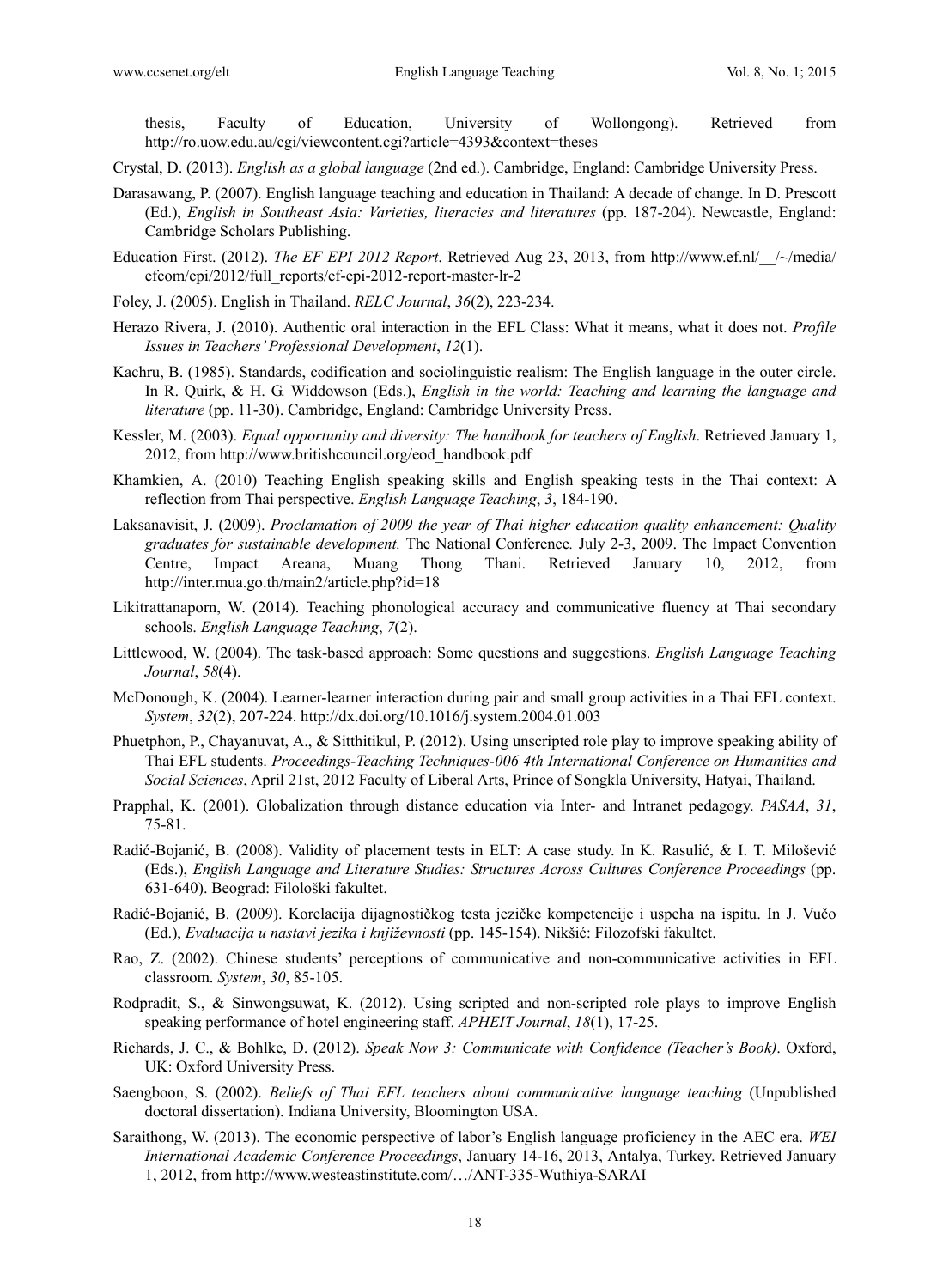- Sinwongsuwat, K. (2012). Rethinking assessment of Thai EFL learners' speaking skills. *Language Testing in Asia*, 75-85.
- Stempleski, S., & Robertson, E. (2007). *Talk Time: English Conversation (Teacher's Book 2)*. Oxford, UK: Oxford University Press.
- Thongprasert, N. (2008). Classroom environments: A case study of Thai students in Thai and Australian universities. *Proceedings of the EDU-COM 2008 International Conference Sustainability in Higher Education: Directions for change; Edith Cowan University, Perth, Western Australia*, November 19-21, 2008.
- Trong Tuan, L. (2010). Infusing cooperative learning into an EFL class. *English Language Teaching*, 3(2). http://dx.doi.org/10.5539/elt.v3n2p64
- University of Cambridge-Local Examinations Syndicate. (2001). *Quick placement test: Paper and pen test: User manual*. UK: Oxford University Press.
- WhereisThailand.info. (2012, July 25). Where is Thailand in English Proficiency? Retrieved August 17, 2013, from http://whereisthailand.info/2012/07/english-proficiency/

Whong, M. (2011). *Language teaching: Linguistic theory in practice*. Edinburgh, Edinburgh University Press.

#### **Appendix**

#### **Information on the student and teacher questionnaires used**

As indicated in the methodology section 2 of this paper, the questionnaires given were designed to adduce a comprehensive view of oral English language teaching and learning from both students and teachers' perspectives, with the focus on issues often encountered by and of concern to EFL language educators.

With a Cronbach's alpha reliability coefficient of .918, the questionnaire for students consisted of two main parts. The first part had two subsections. Dealing with participants' demographic data, the first subsection aimed at eliciting their background and learning experience which were assumed to affect their perspectives on language learning and teaching. The second subsection consisted of questionnaire items comprised of statements with the Likert scale. Students were asked to respond to each statement by indicating whether they strongly disagreed (1), disagreed (2), were neutral (3), agreed (4), and strongly agreed (5). The statements were divided into six categories, namely students' perspectives on teaching methods, teacher factors (about the teacher's personality and style), learning styles, learners' motivation, learning difficulties and teacher-learner communication.

For teaching methods, the statements included whether the course was interesting, provided enough authentic examples of spoken English and communicative tasks for real-life communication, the balance between accuracy and fluency-focused activities, the appropriateness of the frequency of the teacher speaking English/Thai, awareness of world Englishes, opportunities to speak English in class, the requirement of group work, appropriateness and accuracy of assessment, freedom to volunteer answers and freedom for self-directed activities.

Regarding teaching factors, items included teachers' style and feedback, pronunciation, and attention to students' individual needs. Concerning learning styles, the focus was on student participation, group activities, self-study, and use of English outside the class. Learners' motivation dealt with both instrumental and integrative motivation, including whether students wanted to learn English for a better job, better grades, to satisfy parents, to travel abroad, because English is a global language, to be able to speak to native speakers and to learn more about other cultures and access English media.

Statements on learning difficulties focused on class size, equipment, study facilities at home, time to study, family and peer support and access to English media and private classes. Finally, teacher-learner communication centered on communication only in class, only about course-related matters, and/or communication with the teacher about anything.

The second part of the student questionnaire canvassed students' perceptions of the English speaking course syllabus, teaching methods, class facilities, and schedule. Students were asked to check items that apply to each topic and rank them in order of frequency.

Similar to the questionnaire for students, the teacher questionnaire has two parts, of which one elicited teachers' background and the other was similar to the second part of the student questionnaire. Validated with a Cronbach's alpha reliability coefficient of .874, the teacher questionnaire was used to elicit teachers' perspectives